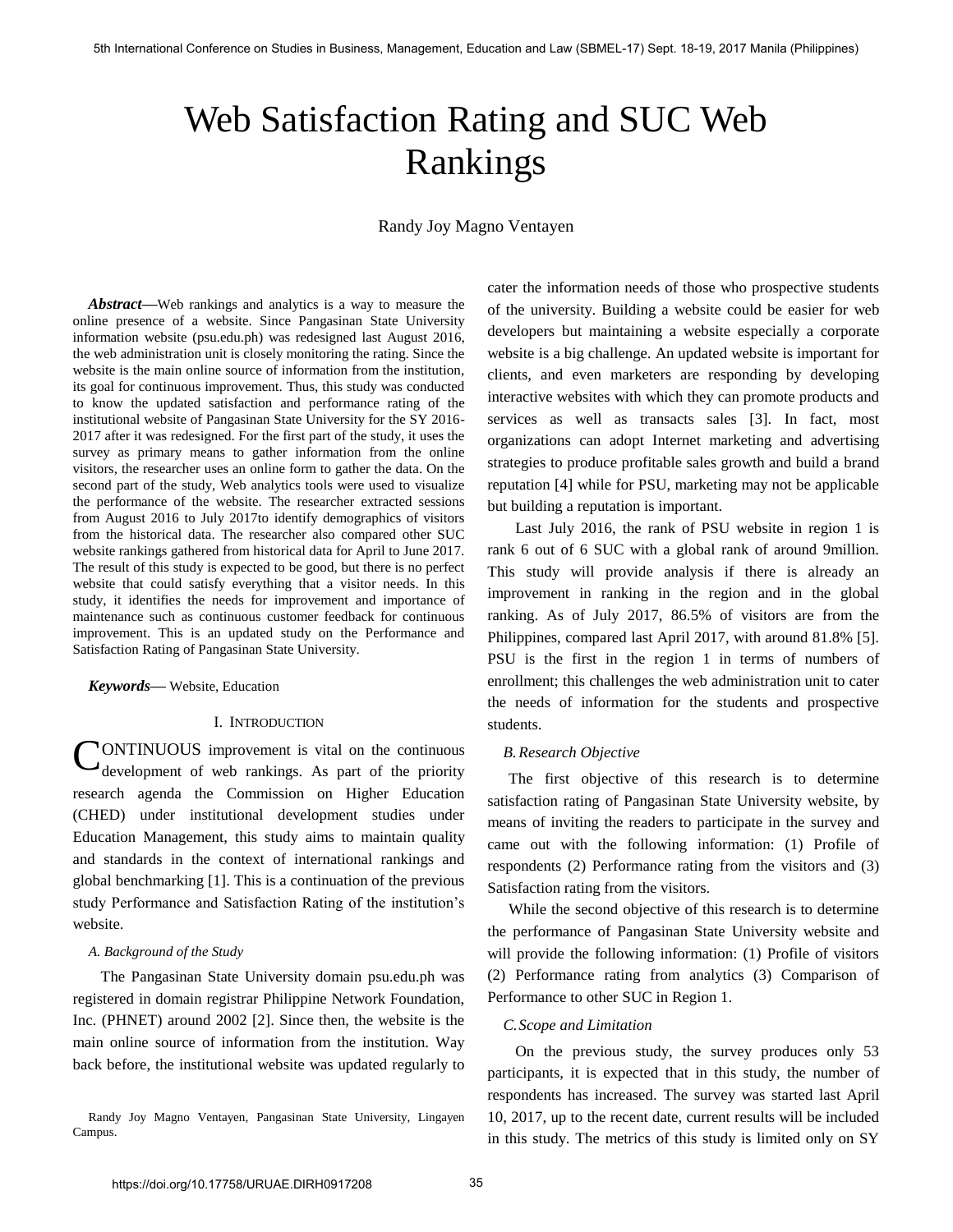2017 – 2018 (August 2016 to June 2017). The sessions for analytics and data are from the previous 3 months (April 2017 – June 2017) to be used as a comparison to other SUC website.

## *D.Significance of the Study*

This study was conducted to know the updated satisfaction and performance rating of the institutional website of Pangasinan State University. Its goal is to identify the strength, weakness and other what are the needs to be improved from the perception of visitors and metrics. In this study, it identifies the needs for improvement and importance of analytics and customer feedback for continuous improvement.

## II.PREVIOUS STUDY AND REVIEW OF RELATED STUDIES

Based on the previous result of the survey with 53 respondents, 60.5% strongly agreed that they will recommend the university website with a mean score of 4.15. 45% strongly agreed that they are satisfied in the university website with a mean score of 4.08. Also, based on the duration of analytics, the number of visits from PSU rank  $2<sup>nd</sup>$  from the other SUC Website with a total visitor of around 15,300 visits or around 5,100 monthly website visits. MMSU also ranked first with around 53,500 visits or almost 17,700 monthly website visits.

One of the conducted related studies is the website report of Lancashire County Council. In the study, Knuckey invited all 295 to participate in the survey and found several findings. Based on the findings, two in five respondents had visited Lancashire County Council's website before. Previous users were most likely to have used the site to find out. One of the interesting result that the researcher found was the threequarters of respondents say they would recommend the site to a friend (77%) which was expected also in this research conducted in PSU. Based on the given results, still there is a recommendation that they need to update the look of the website, making it both cleaner and with a greater visual impact, using more colors and graphics if possible. Knuckey is also suggested to renew the research in two years or after improvements to see whether they have been successful [6].

## III. METHODOLOGY

 This study is divided into two objectives, the first objective is to determine the satisfaction rating by inviting readers to participate in the survey while the second objective is to determine the performance of the website by analyzing analytics from tools over the web.

## *A.Data Acquisition*

For the methodology, the researcher conducted the descriptive survey, instead of floating questionnaire physically. The researcher creates an online form with the use of Google Forms (https://goo.gl/forms/em40Bi2nqKH7dAHn2). It also uses the Likert scaling of 1 to 5 for most of the questions.

Previously, the proponent sent 350 registered users in the mail users of the domain, there are only around 40 users actively using the email. Now, there are 540 registered users with 57 active users. The researcher sent additional 190 emails to all other users created. The survey is also available online psu.edu.ph/websurvey2017 since it was open.

In order to have a report from the website, last August 2016, the newly designated web administrator install a Google Analytical code with tracking ID UA-82841193-1 to generate reports such as the Audience report and to monitor the performance of the website future reference. One of the important report needed is the Audience reports which provide insight into the demographics of the website audience since the installation date up to the present.

The researcher also subscribed to Alexa Insight Plan to access the overall SEO performance grade of the website to determine the presence in the Performance in the search engine. Lastly to compare the website to other SUC website in the region, the researcher subscribed to SimilarWeb Analytics to provide an analytical comparison between the other SUC website in region 1. SimilarWeb's data is available for the last 3 months. The rank is calculated using the quantity of daily unique visitors, returning visitors and other factors. The output is the site with the highest number of page views will be on top. The data is collected from a subset of internet users using different browser extensions from the user's browser. An algorithm is also available to correct possible manipulated attempts and normalizes the data based on the geographical location of visitors [7].

## *B.Data Processing*

Data from Google forms will be exported in csv format. After exporting, the CSV will be imported in RapidMiner Studio [8] for generation of the graph. For the second objective of the research, the researcher will generate reports from Google Analytics, Alexa and SimilarWeb to produce outputs. Generated reports will also save in CSV format for future analysis, while most of the reports will save as-is in using built in snipping tool of Microsoft Windows operating system.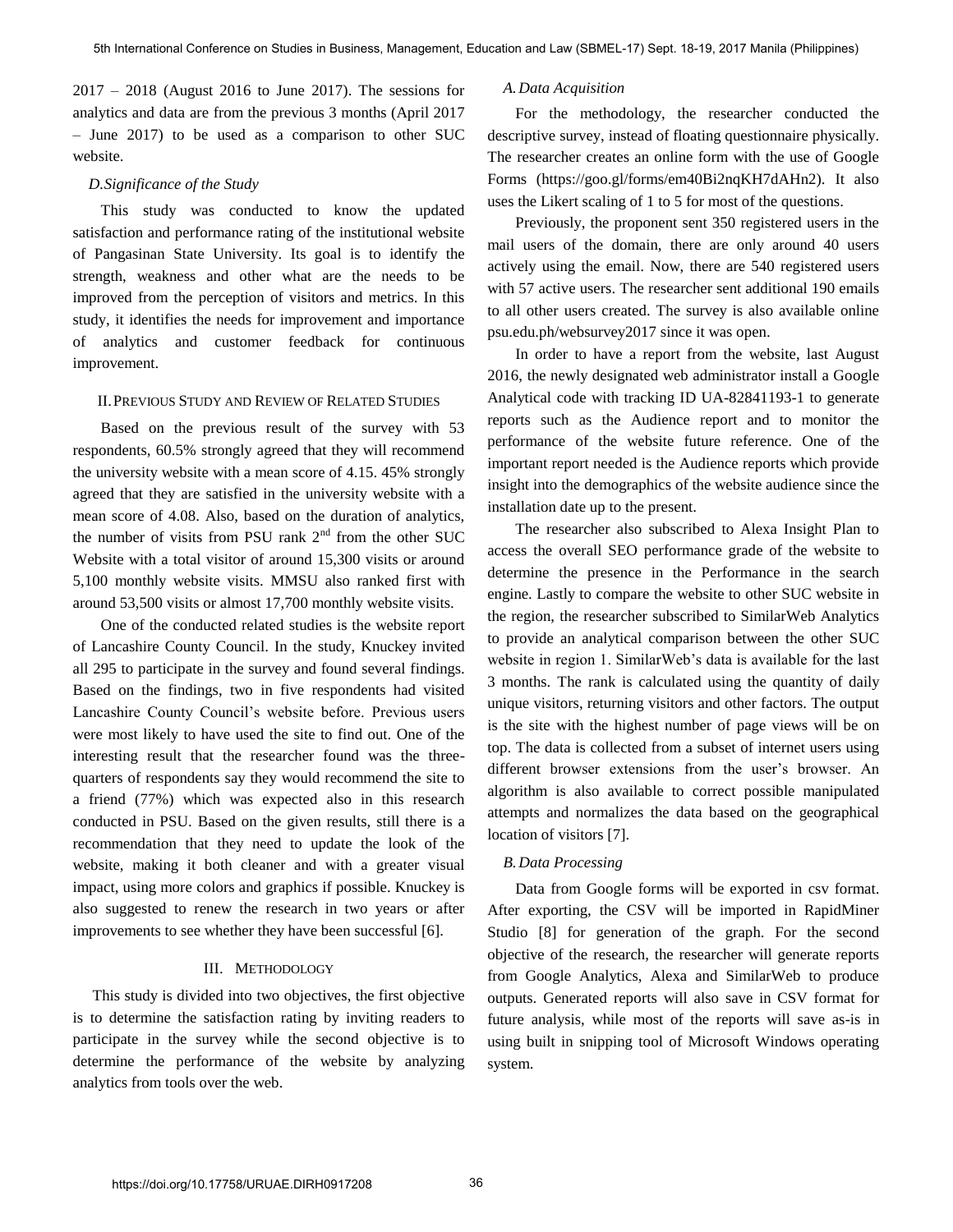## IV. RESULTS

#### *A. Website Satisfaction Rating Based on Survey*

 The first result to be presented is the satisfaction rating of Pangasinan State University website, the result is based on the participation of 76 participants gathered using Google forms.

## *B.Profile of Respondents*

This shows that 46.1% of respondents are students who have participated the survey 25% are former students, both 22.4% are employees of the university while others are the remaining number of percentage. The data show that students will provide most number of participants.

The campuses with the most numbers of respondents are Lingayen Campus with 47.4% followed by Bayambang and Urdaneta with 14.5% and 13.2%. The respondents are also asked what made they come to the site, most of them 43.4% of respondents click a link from a social media, 22.4% visited the website regularly, while 18.4% was referred by adviser or faculty.

## *C.Performance Rating from Visitor's Perception*

The respondents were asked how their visit to the website was. 55.3% agreed that they found some information they are looking for. Followed by 35.5% found all information they are looking for. While only a small percentage couldn't find the information they are looking for and has the option to comment what information they are looking for. Some informative response that needs to consider is: (1) "Add button which feature is to back to Main Website of PSU when you are in PSU Student Portal", (2) "Please include a list of former faculty regents and student regents. Also past board members". (3) "Please add links to government websites".



fig. 1: Performance of Website based from survey

Overall, How satisfied are you in our university website?



Fig. 2: Overall satisfaction rating of the website

To measure the performance of the website, we ask the respondents on what is their perception of site performance. For "ease of navigation", 36.8% answered "Better or 4" as the highest with the mean score is 3.97. For "meeting my needs", 40.7% answered "Better or 4" as the highest with the mean score is 3.83. For "layout/design", 35.6% answered "Better or 4" as the highest with the mean score is 3.91. For "quantity of content", 33.9% answered "Better or 4" as the highest with the mean score is 3.89. For "quality of content", 39.00% answered "Better" as the highest with the mean score is 3.89. For "accuracy of information", 35.6% both answered "Much Better" and "Better" as the highest with the mean score is 4.03. For "website speed and load", 37.3% answered "Better" as the highest with the mean score is 3.82. For "website is up to date", 40.7% answered "Much Better" as the highest with the mean score is 3.82. The overall mean score of the website performance based on the perception of the visitor is 3.92.

#### *D.Satisfaction Rating*

Based on the survey, 52.5% strongly agreed that they will recommend the university website with a mean score of 4.14. Lastly, 38.2% strongly agreed that they are satisfied in the university website with a mean score of 4.04.

#### *E.Website Performance ratings based on analytics*

The second result to be presented performance rating of Pangasinan State University website gathered from Google Analytics for the demographics of the visitors, Alexa for the overall performance grade of the website and SimilarWeb for the comparison of performance to the other SUC in Region 1

### *F.Demographics of Visitors*

The researcher selected the date range August 20, 2016, to April 19, 2017, for this study. The following results data is presented from 27,248 sessions.

Based on the selected range results for data analysis via Google analytics from August 20, 2016, to April 19, 2017. Out from the 27,248 active sessions from the University Website. There are 19,684 users. This is with an average of more than 5,000 active users visiting the website every month.

72.4% are a new visitor, while the remaining are the returning visitor to the website. On figure 8, there is more visitor from 18 to 34 years old than older visitors with an age 35 above. Lastly, female visitors more often visit the website with 57.3 percent while the male has 42.7 percent of visits.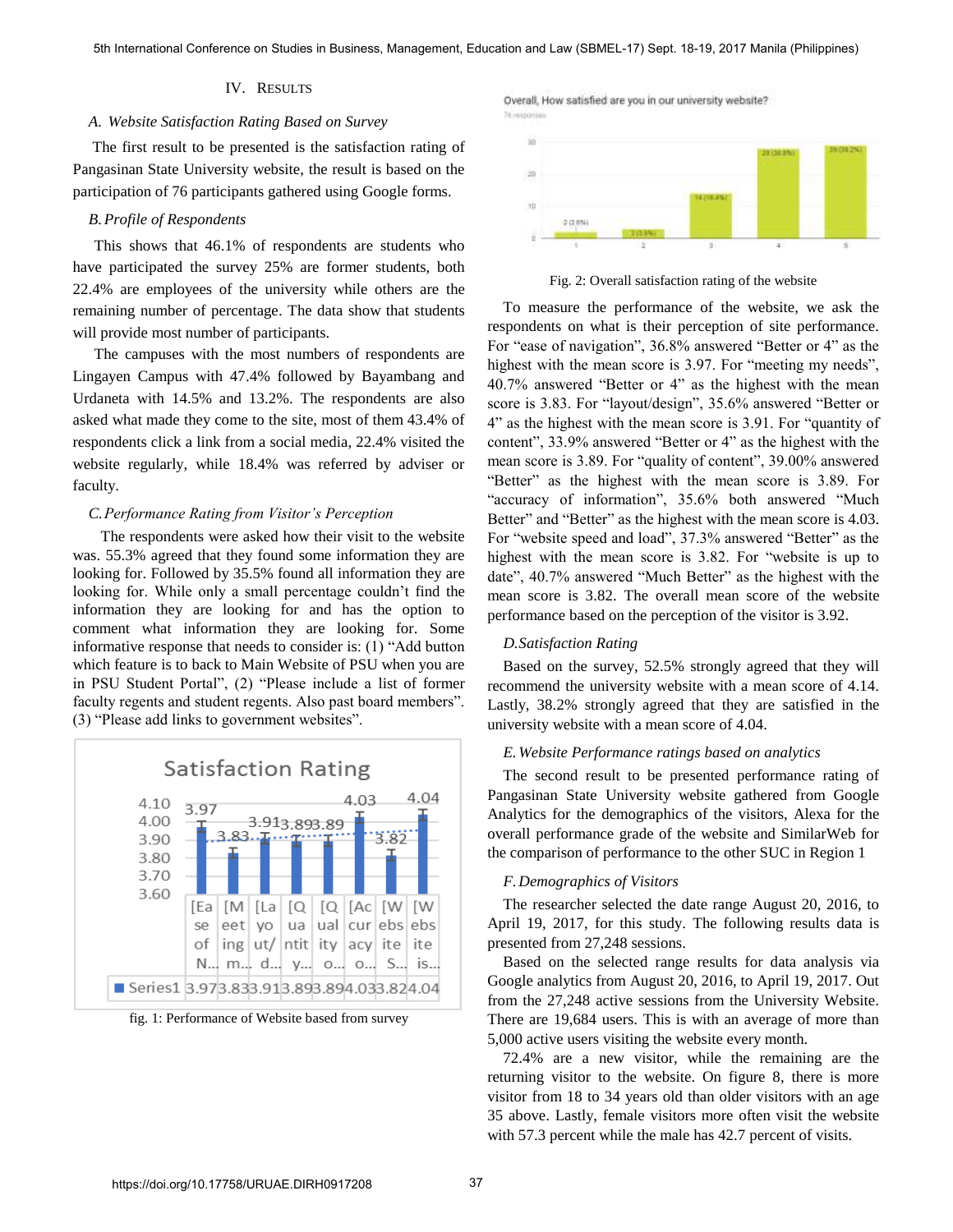As expected, visitors from the Philippines, the location country of Pangasinan State University, provides 85.64 percent of total visits. The graph also shows the percentage of new users which is 84.31 percent for the Philippines with an average time on the site of 3 minutes and 35 seconds. While Russia provides only 0.61 percent of active users, it is surprising that they stayed longer on the website with an average time of 5 minutes and 15 seconds.

Most visitors used their desktop to access the website with a total percentage of 61.84 percent, while mobile and tablet is 33.97 percent and 4.19 percent respectively. Desktop visitors stay longer on the website, followed by tablet users.

The visitor of the university website is increasing from time to time. Based on the gathered data, within the range, January and March 2017 gives the highest number of the visitor with 4819 and 4637 respectively. It is also expected to increase as time goes by.

#### *G.SEO Performance Rating*

Based on the Report Summary for April 18, 2017, of Alexa, the overall SEO Grade of PSU website is 79/100. The report provides personalized analysis and specific recommendations for improving SEO, usability, and more. An SEO performance ranking should not be confused with the speed performance of the website it shows how the website performs well in search engine rankings.

## *H.Comparison of Performance*

The source data is from April 2017 to June 2017. The following data are a comparison between psu.edu.ph and other 4 SUC, one of the 5 competitor website was remove due to subscription limitation. It is found that the website of one of the SUC is new and no detailed historical data is available, and the current global rank of the omitted URL is 7,508,100 and has no effect on website ranking of the other SUC website.



Fig. 3: Website Ranking of SUCs in Region 1

Based on the Global ranking and country ranking, PSU still rank 2nd from the other SUC Website in region 1. MMSU ranked first from the 5 other SUC in Region 1, while ISPSC is at the 6th place with a global rank of around 7 million.

Based on the number of Visits from PSU rank 2nd from the other SUC Website with a total visitor of around 17,000 monthly website visits compared to last quarter of only around 5,000 monthly visits. MMSU still ranked first with around 19,000 monthly website visits. The result provides a forecast information that there would be a possibility that PSU website will rank first within a year.

| Domain                 |         | Monthly VisitsUnique Visi |                   | Visits / Unique Visi ( Avg. Visit Duration Pages/Visit / Bounce Rate |   |       |                    |
|------------------------|---------|---------------------------|-------------------|----------------------------------------------------------------------|---|-------|--------------------|
| psu.edu.ph             | 17,886  | 5,795                     | 3.087             | 00:02:27                                                             |   | 1:58  | 33,94%             |
| mmsu.edu.ph<br>$\circ$ | 18,967  | 7,584                     | 2.501             | 00:06:05                                                             | ۳ | 6.22  | 38.77%             |
| @ dmmmsu.edu.ph        | 45,000  | $= 5.000$                 | 2.265<br>39 M M M | 00:01:50                                                             |   | 2.04  | 46.31%             |
| <b>C</b> unpledu.ph    | < 5,000 | $= 5.000$                 | 2,668             | 00:03:30                                                             |   | 6.10. | 24,69%             |
| 高 nipsc.edu.ph         | 5,000   | < 5.000                   | 2.438             | 00:00:53                                                             |   | 1.57  | 39.39%<br>-2019-00 |